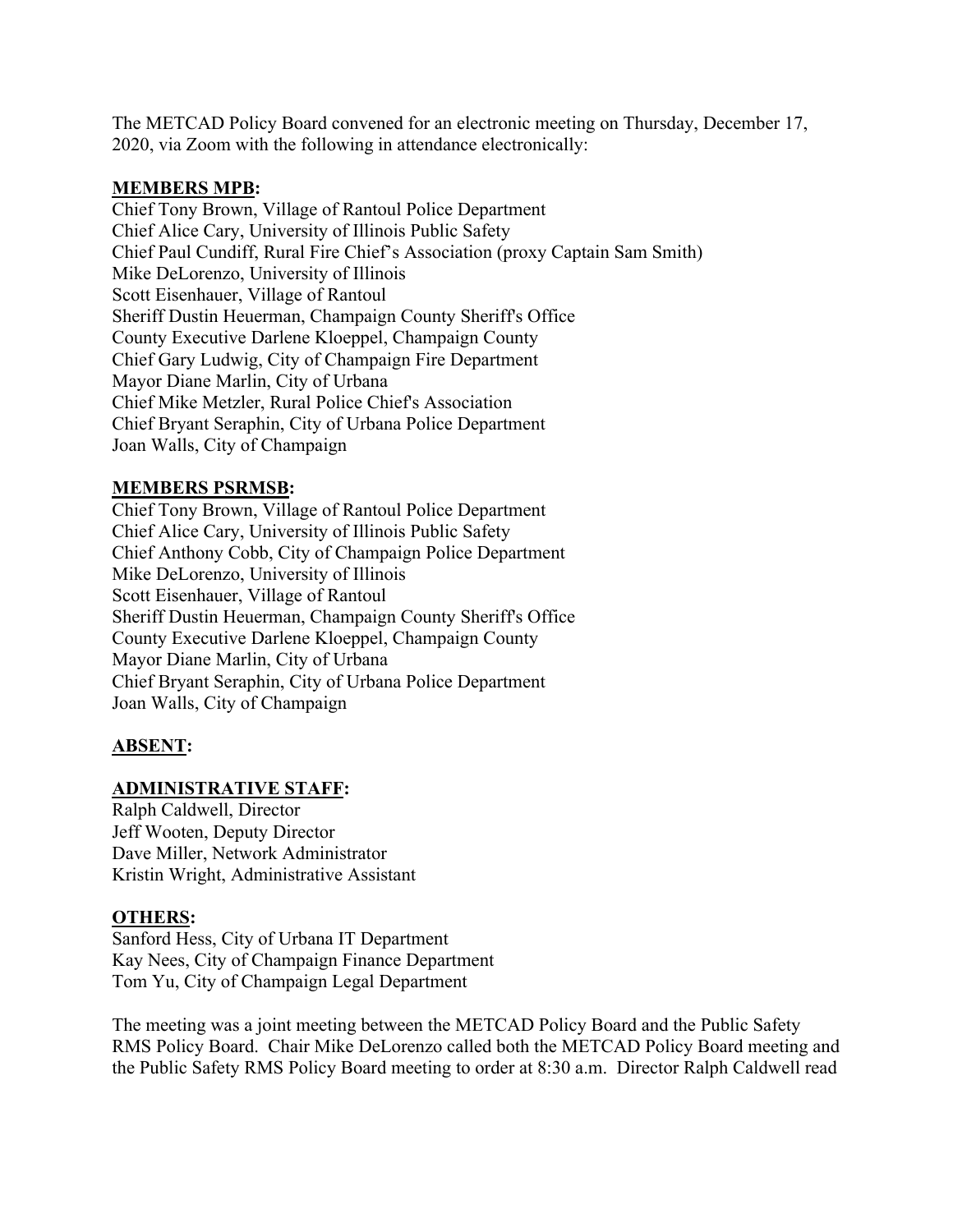the Governor's Executive Order. Roll call was taken for the METCAD Policy Board. There were 12 members on the call. There was one proxy as noted in the attendance list.

Chair Mike DeLorenzo then called for the Public Safety RMS Policy Board meeting roll call. Roll call was taken. Ten members were present.

Director Caldwell reported that there was only one electronic communications for the METCAD Policy Board and it was the proxy from Chief Paul Cundiff which is noted in the member list. There was none for the Public Safety RMS Policy Board.

There was no audience participation for either Boards.

Chair DeLorenzo called for METCAD Policy Board action items. Director Caldwell reviewed the meeting calendar dates and the rotation of Policy Board chair positions. The Village of Rantoul is the agency that is scheduled to hold the chair position and the City of Urbana is scheduled to hold the Vice-Chair position. This will be a two-year term as is also being done for the Public Safety RMS Chair and Vice-Chair positions. Mr. Scott Eisenhauer made the motion for Chief Tony Brown to serve as the Chair and for Chief Chuck Lauss to serve as the Vice-Chair. Sheriff Dustin Heuerman seconded the motion. Roll call vote was taken; motion passed 12-0.

The meeting dates for the METCAD Policy Board were reviewed. The meeting dates include quarterly joint meetings with the Public Safety RMS Board. County Executive Darlene Kloeppel made a motion to accept the meeting dates, Mr. Eisenhauer seconded the motion. A roll call vote was taken; it passed 12-0.

The next action item was Resolution 20-03 which was the Intergovernmental Agreement between the METCAD Policy Board and Public Safety RMS Policy Board. Director Caldwell explained that this agreement gives METCAD the authority to start and manage the Records Management System. Mr. Eisenhauer made the motion to approve the agreement and Mayor Diane Marlin seconded the motion. A roll call vote was taken; motion was approved 12-0.

Chair DeLorenzo called for the first resolution for the Public Safety RMS Board. Director Caldwell explained that there was an amendment to the resolution. The Village of Rantoul was inadvertently left off of the resolution so a correct resolution was emailed to each of the Board members prior to the Board meeting. A motion was taken to approve the amendment. Mr. Eisenhauer made the motion, County Executive Kloeppel seconded the motion. A roll call vote was taken; the motion passed 10-0. This resolution would accept and approve the Public Safety RMS Board by-laws. Mr. Scott Eisenhauer made a motion to approve the resolution as amended; Chief Alice Cary seconded the motion. A roll call vote was taken; motion passed 10-  $\Omega$ .

The next action item was PSRMS 20-02 which would approve the Intergovernmental Agreement between METCAD and the PSRMS Board. This resolution will allow METCAD to start and manage the Records Management System. County Executive Kloeppel made a motion to accept